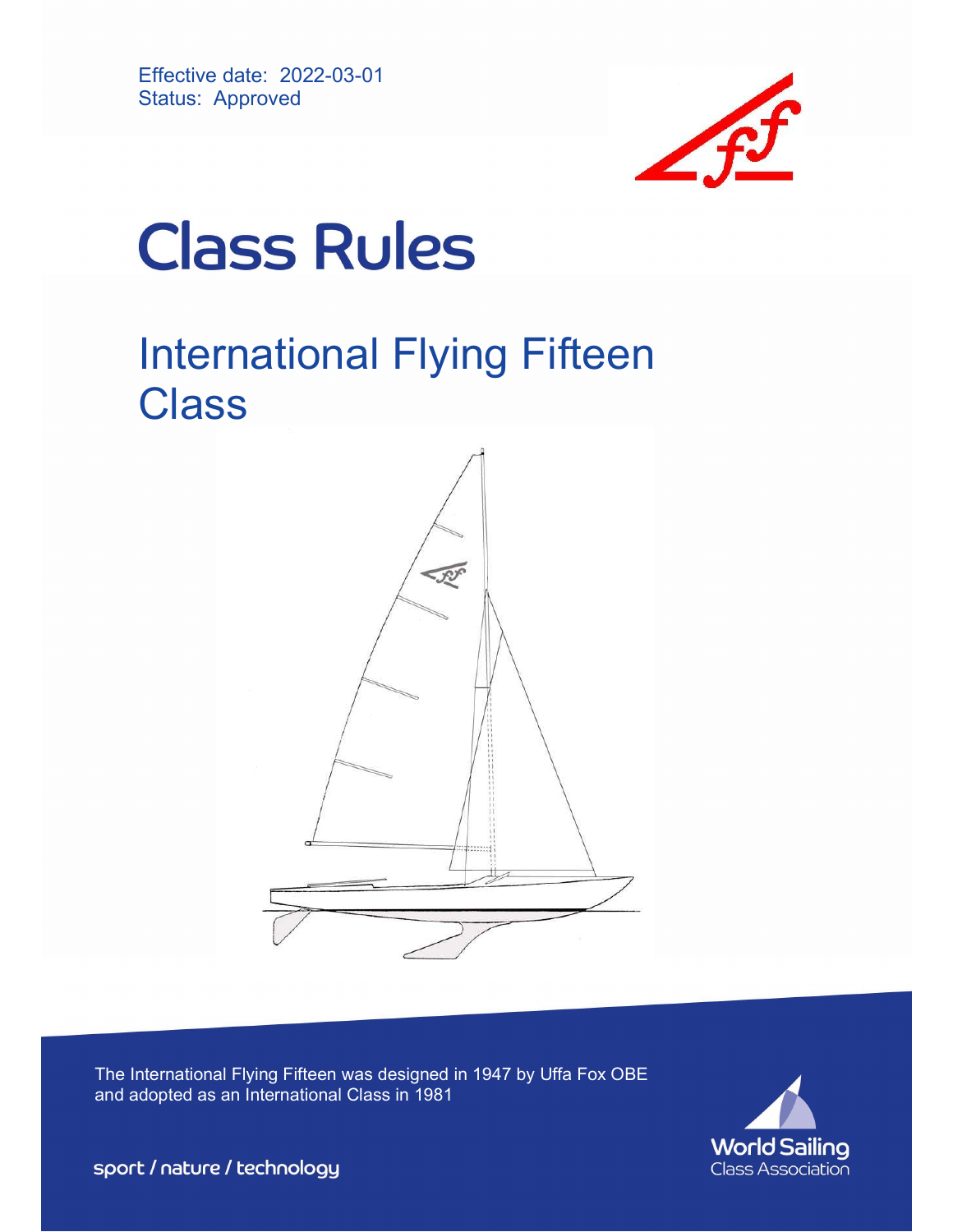# PART A - ADMINISTRATION RULES

# 1. GENERAL

The International Flying Fifteen Class is a one design racing keelboat. To ensure that the administration of the Class and objective of the Class Rules are maintained, before any International Flying Fifteen may be raced, the following documents must have been issued and the requirements adhered to:

- (a) International Class Fee Receipt
- (b) World Sailing Plaque
- (c) Registration Certificate
- (d) Measurement Certificate
- (e) Sail Endorsements
- (f) Endorsements showing the owner to be a current member of an association affiliated to Flying Fifteen International (FFI).

All the above documents except World Sailing Plaque shall be included within either the RYA Yacht Racing Division Registration Log Book or a Certificate issued by the Certification Authority. The Certification Authorities are the National Flying Fifteen Associations of Australia, New Zealand, Ireland, Hong Kong, South Africa and France, and the Royal Yachting Association for all other countries. Both the Registration Log Books and Certificates should be in the possession of owners at all times. The above documents are obtained as follows:

# 2. INTERNATIONAL CLASS FEE RECEIPT

An International Class Fee must be paid by the builder for each boat at the commencement of building whether or not it is subsequently registered and measured. Payment shall be made via a National Flying Fifteen Association to Flying Fifteen International acting as agents for World Sailing. Payments shall be in sterling and on receipt of payment an International Class Fee Receipt, a World Sailing Plaque and a sail number will be issued.

A World Sailing Plaque shall be fixed in a visible position in the cockpit before a **boat** is eligible to race for all **boats** first certificated after 1<sup>st</sup> March 1991.

The amount of the International Class Fee shall be reviewed by World Sailing annually in consultation with FFI. Owners shall then apply to their **Certification Authority** (see Rule A1) for a Measurement Certificate.

#### 3. MEASUREMENT and CERTIFICATION

#### **Measurers**

Official Flying Fifteen Class Measurers and Flying Fifteen Class Maintenance Measurers shall be ratified by FFI. Official Flying Fifteen Class Measurers shall be proposed by a National Class Association (NCA) and approved in writing by the Member National Authority (MNA) of that country. Flying Fifteen Class Maintenance Measurers shall be approved in writing by a National Class Association (NCA) on the recommendation of its Chief Measurer. The written approvals shall be forwarded to FFI for ratification.

Only Official Flying Fifteen Class Measurers shall measure items covered by Rules B2 to B8 inclusive. An Official Flying Fifteen Class Measurer, a Flying Fifteen Class Maintenance Measurer or an Official Measurer can measure items covered by Rules B9 et seq.

#### **Certification**

The owner shall have the **boat** measured in accordance with Part B of these Rules. On completion of satisfactory measurement the Official Flying Fifteen Class Measurer shall supply the owner with a completed and signed Measurement Form.

The Official Flying Fifteen Class Measurer shall also supply a copy of the signed Measurement Form to the National Class Association of the owner, and a copy to the Chief Measurer FFI.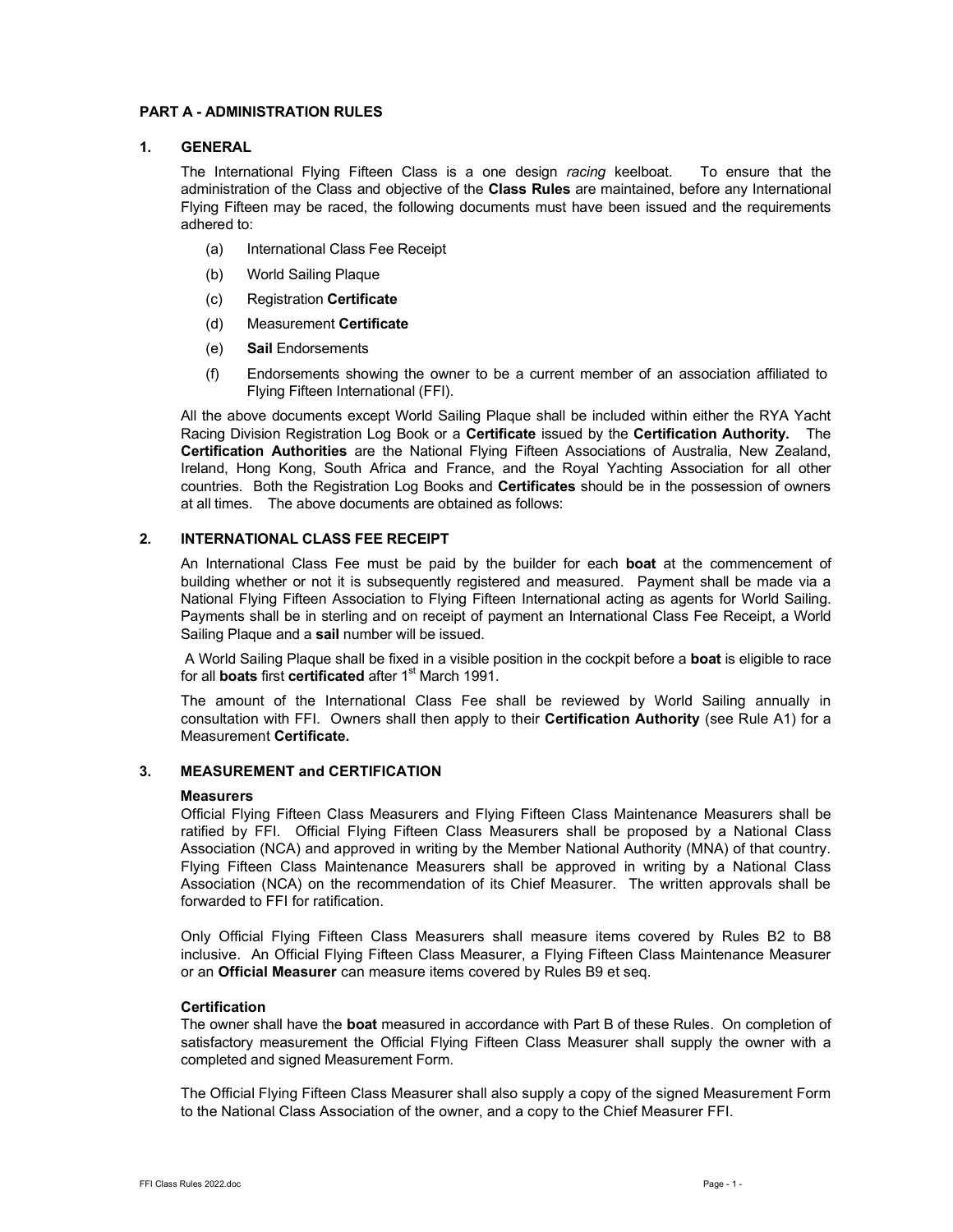Owners shall then apply to their **Certification Authority** (see Rule A1) for a Measurement Certificate enclosing a completed Measurement Form for the boat (excluding sails) together with the International Class Fee Receipt and any registration fee that the Certification Authority may specify. Upon receipt of these, the **Certification Authority** may issue a Measurement Certificate to the owner.

Change of ownership or boat name invalidates the Measurement Certificate. The owner shall apply to the Certification Authority for a new Certificate, returning the old Certificate together with any re-registration fee that the Certification Authority may have specified. The owner shall also complete the application for re-registration contained within the registration log book.

#### Hull Replacement

The sail number and building fee apply only to the hull for which they were issued and are not transferable. If for any reason a hull is replaced by a new one, a new building fee must be paid and a new sail number must be obtained.

# 4. SAIL ENDORSEMENTS

The owner shall have all new or substantially altered **sails** measured by an approved Measurer (see Rule A3). Alternatively, World Sailing or an MNA may appoint one or more In-House Official Measurers to measure and certify sails produced by a licensed manufacturer. After completion of a satisfactory measurement an Official Flying Fifteen Class Measurer or a Flying Fifteen Maintenance Measurer shall sign, number and date both the sail at its tack and the Measurement Certificate. The number allocated shall be unique and in the form of the In-House Certification Mark, or "2M 3218", where 2M represents the second mainsail measured for this boat and 3218 the boat number.

The certificate shall carry sail endorsements in accordance with the Class Rules. The boat shall race only with sails endorsed on her certificate, except that in the case of a helmsperson sailing a borrowed boat, the boat may race with any combination of the sails endorsed on the certificate of the borrowed boat, or on the certificate of a boat owned by the helmsperson. This certificate shall also be examined by the Organising Club, and such sail numbers declared to the Race Office at registration.

When it is satisfied that a **sail** has been lost or damaged to such an extent that it cannot be used, the Race Committee may authorise the use of a replacement sail.

#### 5. COMPLIANCE WITH CLASS RULES

For the Registration Certificate, Measurement Certificate and sail endorsement to be valid, all hulls, spars, sails and equipment shall comply with the current Class Rules, except that items covered by Rules B2 to B9 and B11 may comply either with the current Class Rules or with the corresponding Class Rules applying to them when the original Measurement Certificate was issued and except that for Rule B 13.6.2, headsails registered prior to 1 March 2017 may continue to be used for all racing except for World, European and International Championships. **Headsails** registered prior to 1 March 2017 may be re-registered to another **boat** after this date.

Where substantial repairs to the hull shell are undertaken, such repairs shall be measured by an Official Flying Fifteen Class Measurer and must comply with the rules applicable at the time of original measurement.

Where substantial alterations to the **hull** are undertaken, the **boat** shall be completely re-measured under current Class Rules by an Official Flying Fifteen Class Measurer.

Following such alterations or repairs the owner shall apply to their **Certification Authority** for a new Measurement Certificate enclosing a new Measurement Form and the old Certificate. New spars shall be measured by an Official Flying Fifteen Class Measurer or a Flying Fifteen Class Maintenance Measurer and shall comply with the current Class Rules.

#### 6. CHECK MEASUREMENT

All **boats** shall be liable to re-measurement at the discretion of World Sailing, a Race Committee, FFI or any Flying Fifteen Association affiliated to FFI.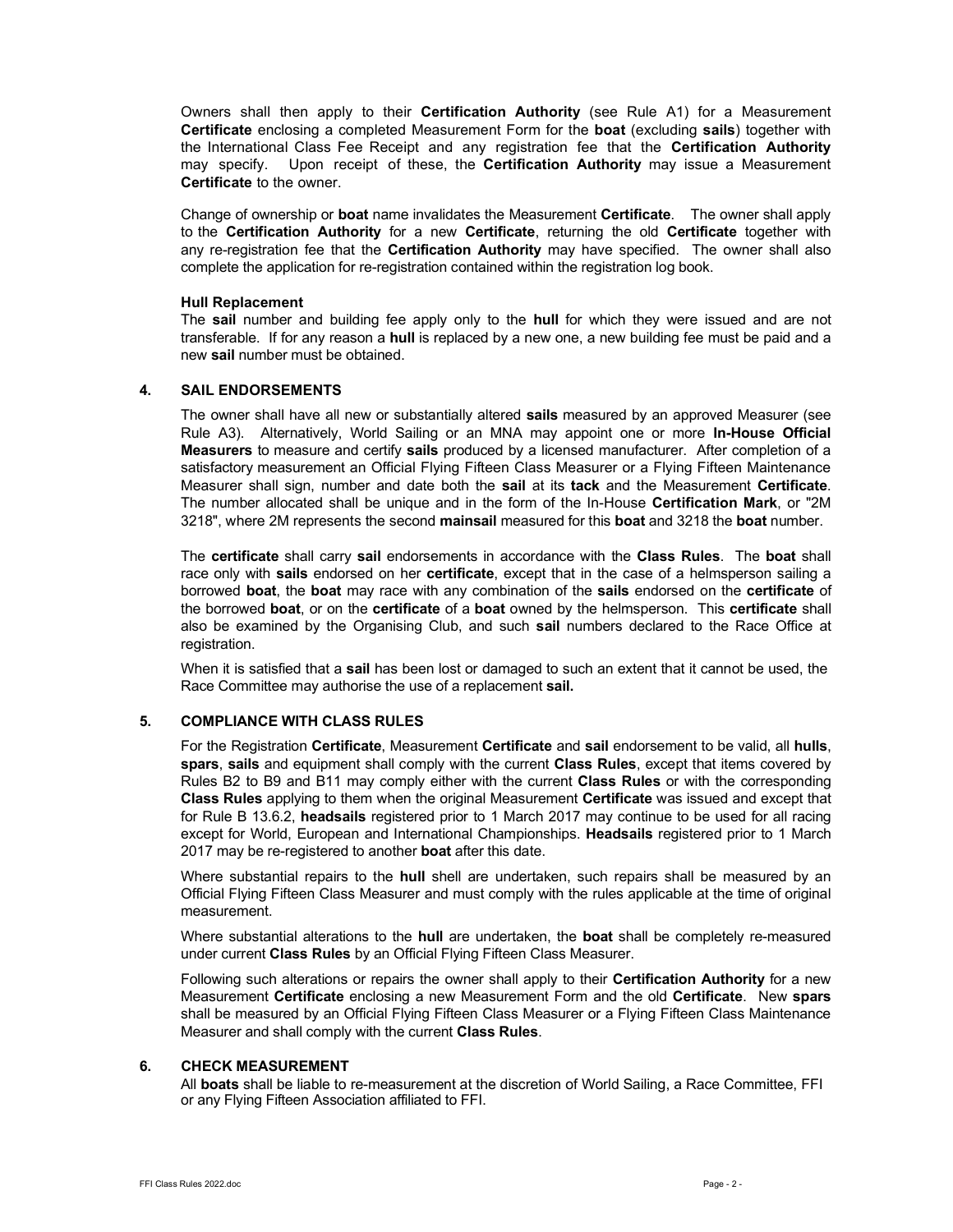# 7. REFUSAL OR WITHDRAWAL OF CERTIFICATE

Notwithstanding anything contained within these Rules, the National Authority and FFI shall have the right to refuse to grant a Certificate or sail endorsement to, or to withdraw a Certificate or sail endorsement from, any boat at any time. Boat owners are required to return their Log Book to the Certification Authority upon request or upon any dealings pertaining to the boat.

# 8. NOTICE OF RESPONSIBILITY

It is the owner's responsibility to ensure that the hull, spars, sails and equipment comply with the Class Rules at all times and that any alteration, replacement or repair does not invalidate the Measurement Certificate. World Sailing, FFI, Flying Fifteen Associations, Certification Authorities and Measurers are under no legal responsibility in respect of these Rules, plans or accuracy of measurement and no claims arising therefrom can be entertained. It shall also be made clear that it is the owner's responsibility to contact an appropriate Measurer and to make their own contractual agreement with that Measurer.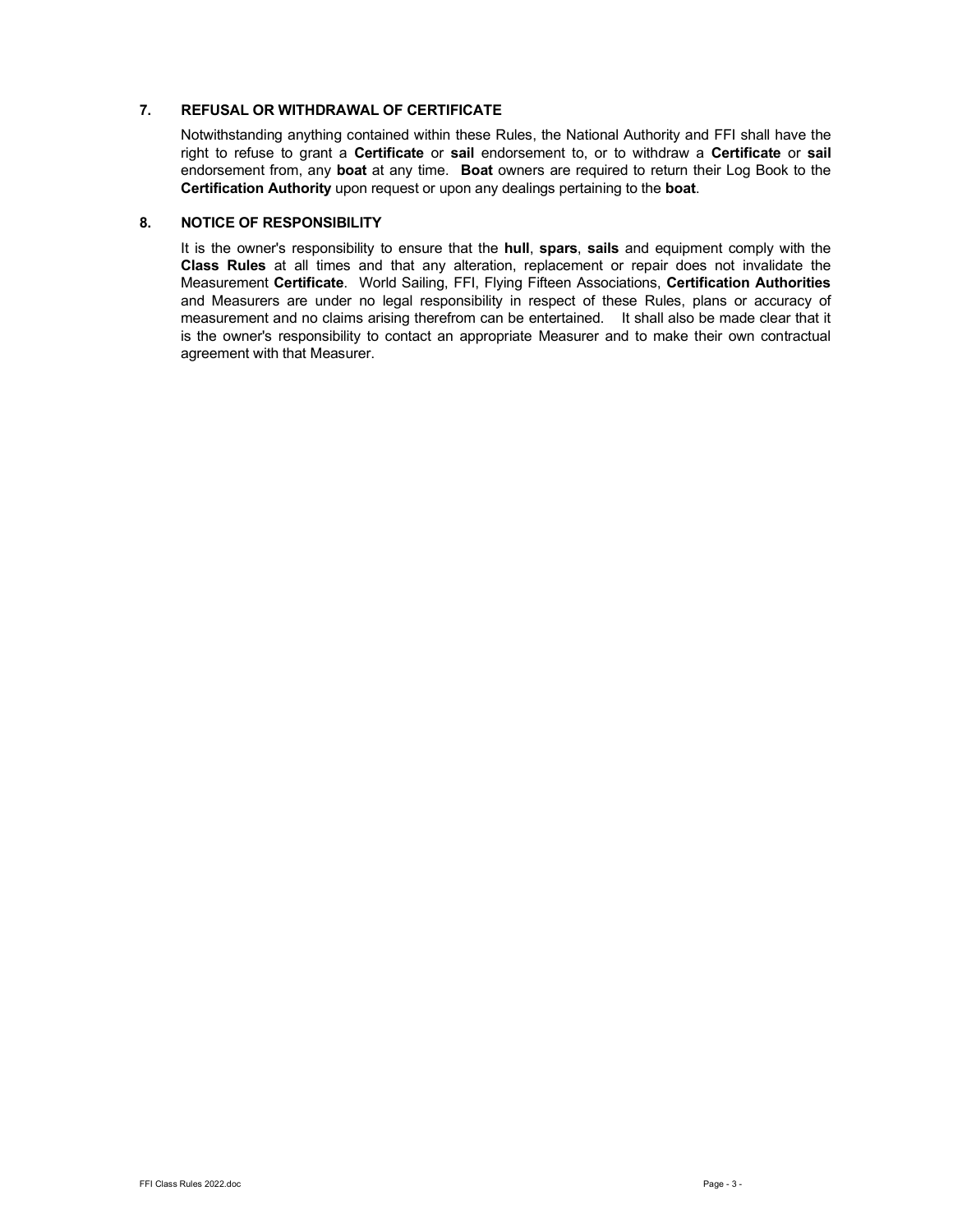#### PART B - MEASUREMENT RULES

#### 1. GENERAL

- 1.1 This is a one design class and the object of these Rules is to ensure that in **hull** form, hull weight, fin keel, rudder, rig and sails the boats are as alike as possible.
- 1.2 These Rules shall be read in conjunction with Plans only where specified herein, and with the official Measurement Form; no Plan or other document shall otherwise be used for interpreting these Rules. Any interpretation shall be made by World Sailing after consultation with FFI.
- 1.3 In the event of discrepancy between these Rules, the Measurement Form, and/or the plans, the matter shall be referred to World Sailing.
- 1.4 All boats shall be built in accordance with Class Rules and Specifications e.g. Line Plan and offsets in Plan No. 93/1, other Official Plans, Measurement Form etc.
- 1.5 The Measurer shall report on the Measurement Form anything which he considers to be a departure from the intended nature and design of the **boat**, or to be against general interest of the class, and a Certificate may be refused, even if the specific requirements of the Rules are satisfied.
- 1.6 A Measurer shall not measure a **boat** in which he/she has a personal interest.

#### 2. CONSTRUCTION

- 2.1 The Flying Fifteen may be built by any builder and no licence is required. Prior to the issue of the International Class Fee Receipt (Rule A1) the builder will submit details of the materials of construction to the relevant National Association Chief Measurer for approval.
- 2.2 Scantlings and materials are optional and the hull may be built of any material. The minimum finished weight per unit area of the deck and the **hull** shell shall be 3.20kg/m<sup>2</sup>. The minimum finished weight per unit area of the transom shall be  $3.20$ kg/m<sup>2</sup>. The deck is defined for the purpose of these rules as "Any moulding above the sheerline".
- 2.3 Core samples may be taken to measure the weight per unit area.
- 2.4 Rubbing strakes are optional and may be of any material or construction. If fitted, they shall not measure more than 76mm horizontally and 60mm vertically both measured from the sheerline.

#### 3. IDENTIFICATION MARKS

- 3.1 The hull shall carry the sail number, cut, stamped, branded or moulded into the hog in figures not less than 25mm in height.
- 3.2 The mainsail and spinnaker shall carry identification marks as indicated in Rule B13.3.
- 3.3 All emblems, numbers and letters shall be of a durable material securely attached.

#### 4. HULL MEASUREMENT

- 4.1 The hull datum point is the intersection of the hull centreplane, the underside of the hull shell and the transom, each extended as necessary. Depth measurements shall be taken perpendicular to the base line. Measurement sections, including the aft edge of the transom, shall be perpendicular to the base line.
- 4.2 The boat length overall shall be between 6096mm and 6046mm.
- 4.3 The profile of the transom shall conform to Plan No. 93/1 as follows: The profile shall be checked by a template made to Plan No. 93/3. The template shall touch or clear by not more than 15mm in a radial direction, when applied flush with the rocker at the centreline. The transom shall be flat and vertical to the base line, with a tolerance of 5mm over the height of the transom when testing for being vertical and 5mm over the overall width when testing for flatness, except that where it joins the skin the corners may be rounded to a radius of not more than 13mm when the profile shall be determined by projecting the line of the skin to the template.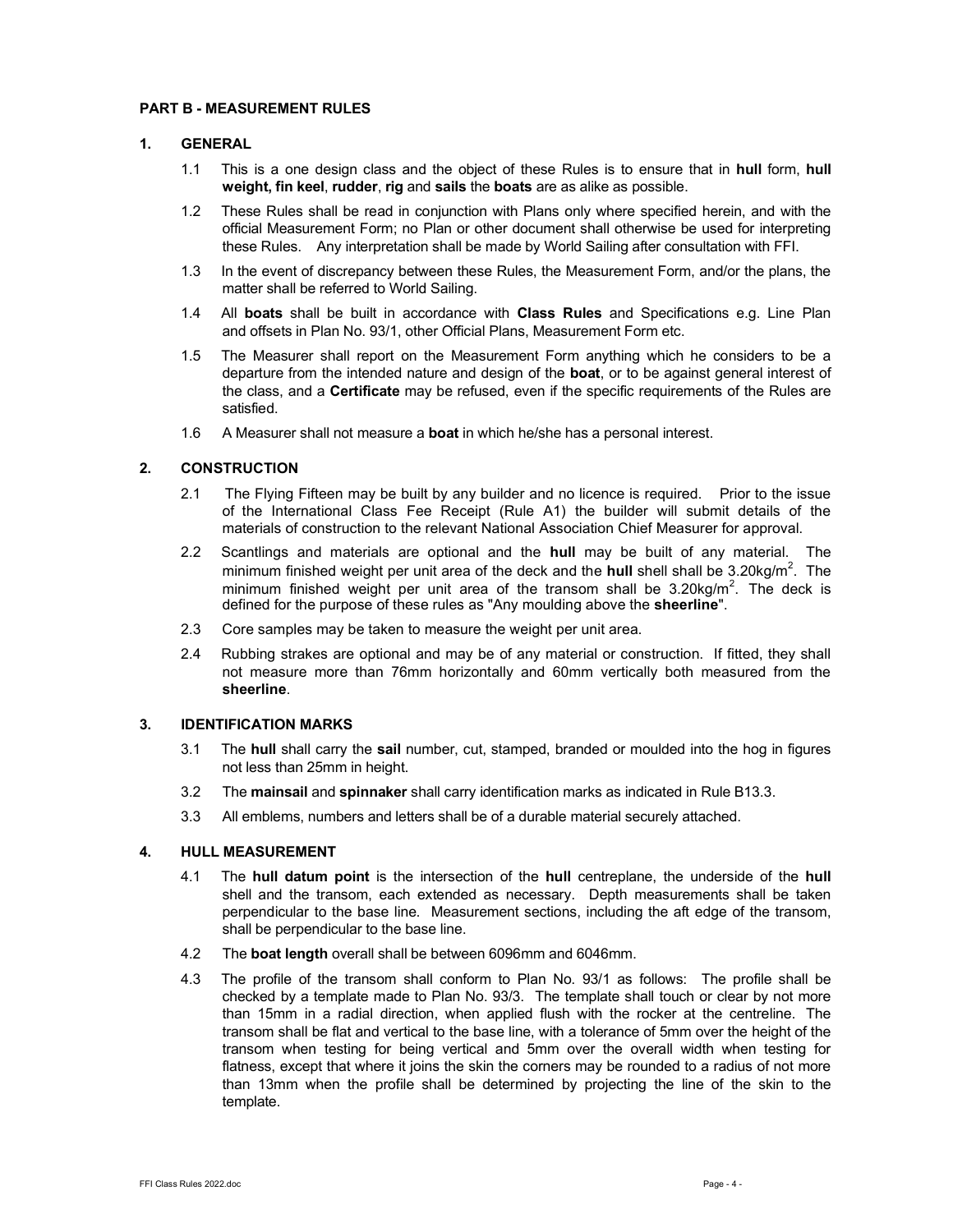Construction lips and flanges between deck and hull and associated rubbing strake, if applicable, do not violate this requirement.

- 4.4 The total camber of the fore and aft decks shall be not more than 150mm. No part of the fore or aft deck shall fall below the sheerline. The athwartships section of the fore and aft decks shall be a fair curve from **sheer** to **sheer.**
- 4.5 The side deck and bulkhead assembly shall not fall below the **sheerline** within 280mm of the sheerline. The minimum plan width of the side deck and bulkhead assembly shall be 356mm from the sheerline.
- 4.6 The aft edge of the cockpit shall be not more than 1830mm, nor less than 1540mm, from the transom measured horizontally. The forward edge of the cockpit excluding the mast slot or fittings designed to locate the **mast** shall be not more than 3780mm nor less than 3630mm from the transom measured horizontally. The decks shall be constructed so as to locate the mast as provided in Rule B10. Spinnaker pockets and spinnaker chutes may be installed, provided they drain into the cockpit and/or overboard. Spinnaker pockets shall not start within 280mm of the sheerline and must be aft of the breakwater. Spinnaker chutes may be installed anywhere in the foredeck forward of Station 2.
- 4.7 A breakwater shall be fitted. The combined height of the deck and the breakwater, measured from the sheerline, shall be a minimum of 175mm at the centreplane and may be reduced in a fair convex curve to within 25mm of the **sheer** at which point the height may be reduced to 25mm. The foremost edge of the breakwater shall not exceed 4475mm measured from the aft edge of the transom.
- 4.8 Measurement stations shall be marked at the following distances from the **hull datum point** at the lower aft edge of the transom.

| Station 1 | 5613mm |
|-----------|--------|
| Station 2 | 5311mm |
| Station 3 | 4547mm |
| Station 4 | 3785mm |
| Station 6 | 2261mm |
| Station 8 | 737mm  |

The base line shall be set up at 305mm below the centreplane at Station 2 and 381mm below the hull datum point.

The sheerline position at each measurement Station shall be determined and marked on the deck.

- i. The following measurements shall conform to those stated on the Measurement Form:
- ii. The dimension from baseline to centreplane at Stations 1, 3, 4, 6 and 8.
- iii. The sheerline height expressed as a distance below "top of template" at Stations 2, 3, 4, 6 and 8.
- iv. The **sheerline** height at the stemhead above baseline.
- v. The height of the waterline for Stations 4 and 6.
- vi. The boat beam, calculated from the horizontal distances from template to sheerline at Stations 2, 3, 4, 6, and 8.
- 4.9 The skin profiles at Sections 2, 3, 4, 6 and 8 shall conform to Plan No. 93/1. The profiles shall be checked by female templates made to Plan No. 93/3. The templates shall touch the profile or clear by not more than 15mm in a radial direction when the templates are applied flush with the centreplane In addition the profile of each section shall be a fair continuous convex curve without knuckles or any features which could act as a particle breaker (spray rail).
- 4.10 The profile of the bow between Station 2 and the stem, shall be a fair curve, as shown on Plan 93/1.
- 4.11 A floor creating "watertight" compartments is permissible providing that:
	- (a) It is not less than 300mm below the **sheerline**.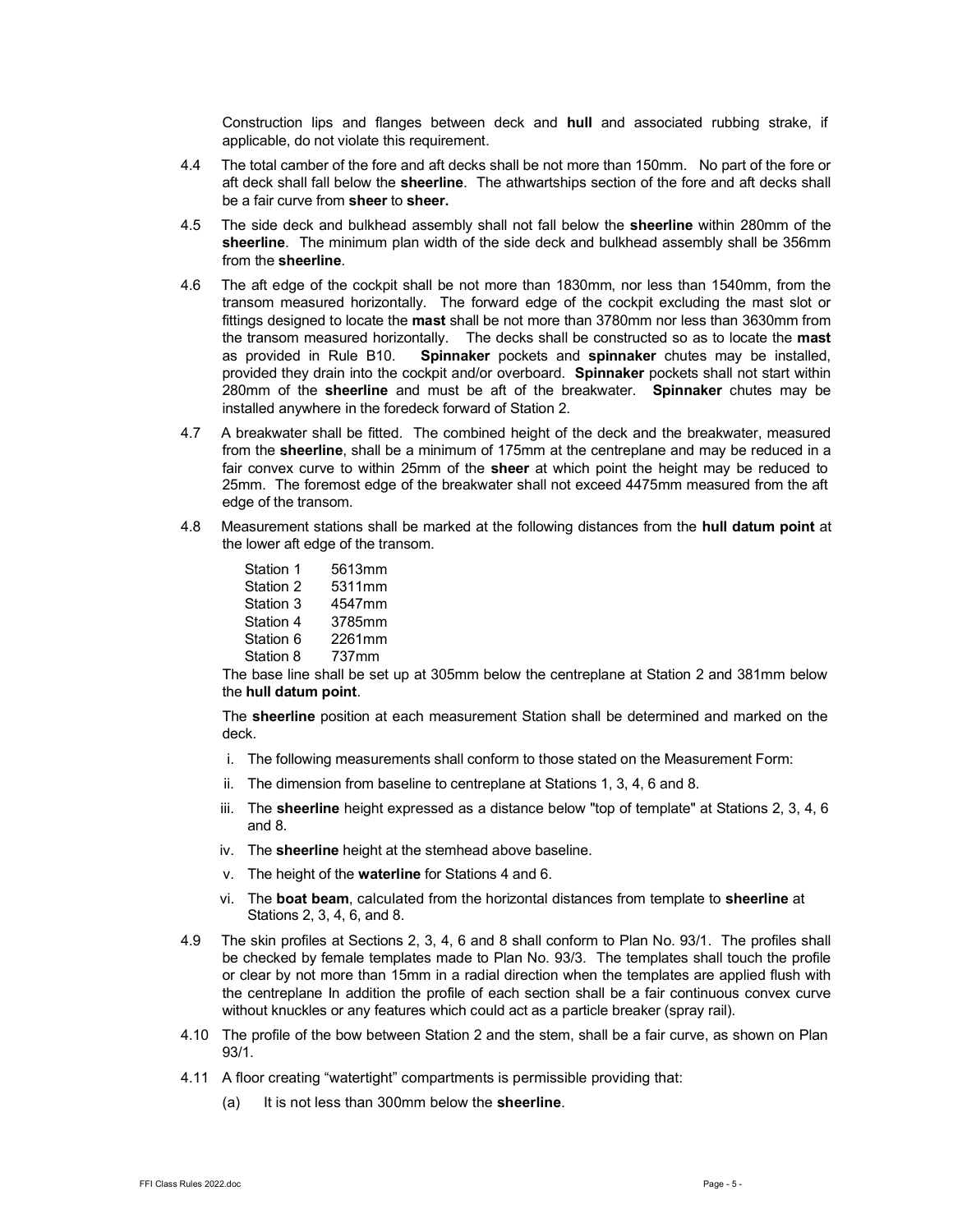- (b) It incorporates a channel of 140mm minimum width extending to the skin of the hull for at least the full length of the keel flange. Internal mouldings may form the floor of the channel if the density of the moulding at the floor of the channel is no less than that of the keel pad and if it is securely bonded to the keel pad.
- (c) Self bailers shall not be fitted through internal mouldings.
- 4.12 The plan width of the cockpit floor, aft of the **shrouds**, shall not be less than 600mm.

# 5. BUOYANCY

The **boat** shall have a minimum of four separate "watertight" compartments that are capable, in the absence of the removable buoyancy, of allowing the **boat** to float level if the cockpit is flooded and of keeping the **boat** afloat if all but 50% of the compartments are punctured. All "watertight" compartments shall be capable of being drained.

Removable buoyancy apparatus shall provide not less than 443kg buoyancy, not less than 100kg of which shall be forward of the points of intersection of the shrouds with the deck. The buoyancy shall be securely fixed or contained within the **boat** and shall be so distributed that the boat will float level when swamped with all "watertight" compartments flooded. Any one unit of the apparatus shall provide not more than 130 kg buoyancy nor less than 1kg buoyancy. Integral forms of buoyancy shall not contribute to the removable buoyancy apparatus for the purpose of this Rule.

# 6. KEEL

The following Rules apply to the keel in its finished condition.

- 6.1 The fin keel shall be of cast iron with a finished weight (including the keel bolt/studs) of 181kg plus/minus 12kg. The finish is optional, but holes shall not be filled with materials of greater density than cast iron. The finished weight shall be recorded on the Measurement Certificate.
- 6.2 The configuration of the keel and keel flange shall conform in shape to that indicated on Plan No. 97/2.
- 6.3 The profile shall be checked by a female template made to Plan No. 97/2. The template shall touch or clear by no more than 13mm when applied flush to the top edge of the flange.
- 6.4 The sections shall be checked by four female templates made to Plan No. 97/2. The templates shall touch or clear by not more than 5mm (measured normal to the surface) when applied at positions defined on the keel from markings transferred from the profile template.
- 6.5 No keel sections parallel to the baseline of the profile template shall have a concavity of more than 1mm.
- 6.6 The width of the keel sections parallel to the baseline in the area between 300mm and 500mm above the extension of the baseline of the profile template shall be 37mm +/- 5mm at their points of maximum chord width.
- 6.7 The width of the keel in the area between 500mm above the extension of the baseline of the profile template and a line 30mm below the top of the flange shall not be more than 50mm.
- 6.8 The plan width of the keel flange shall be 130mm plus/minus 6mm with a maximum of 10mm radius on all four corners and on all four edges. The thickness of the flange, 10mm in from the edges shall be not less than 10mm.
- 6.9 Fairing pieces are prohibited around the keel flange. The keel flange shall not be rebated into the hull and the upper edge of the flange shall not clear the hull by more that 10mm at any point.
- 6.10 The keel weight may be adjusted to conform with B6.1 by cavities within an area of 695mm to 795mm measured from the aft tip of the keel.
- 6.11 The fore end of the keel shall not be less than 3860mm or more than 4040mm from the hull datum point measured parallel to the base line.
- 6.12 There shall be not less than 4 pairs of stainless steel bolts or studs with a minimum diameter of 9mm. Bolts or studs shall be arranged in pairs opposite each other on the port and starboard side of the flange at not less than 50mm centres and the fore and aft pairs shall be within 100mm of the keel flange ends.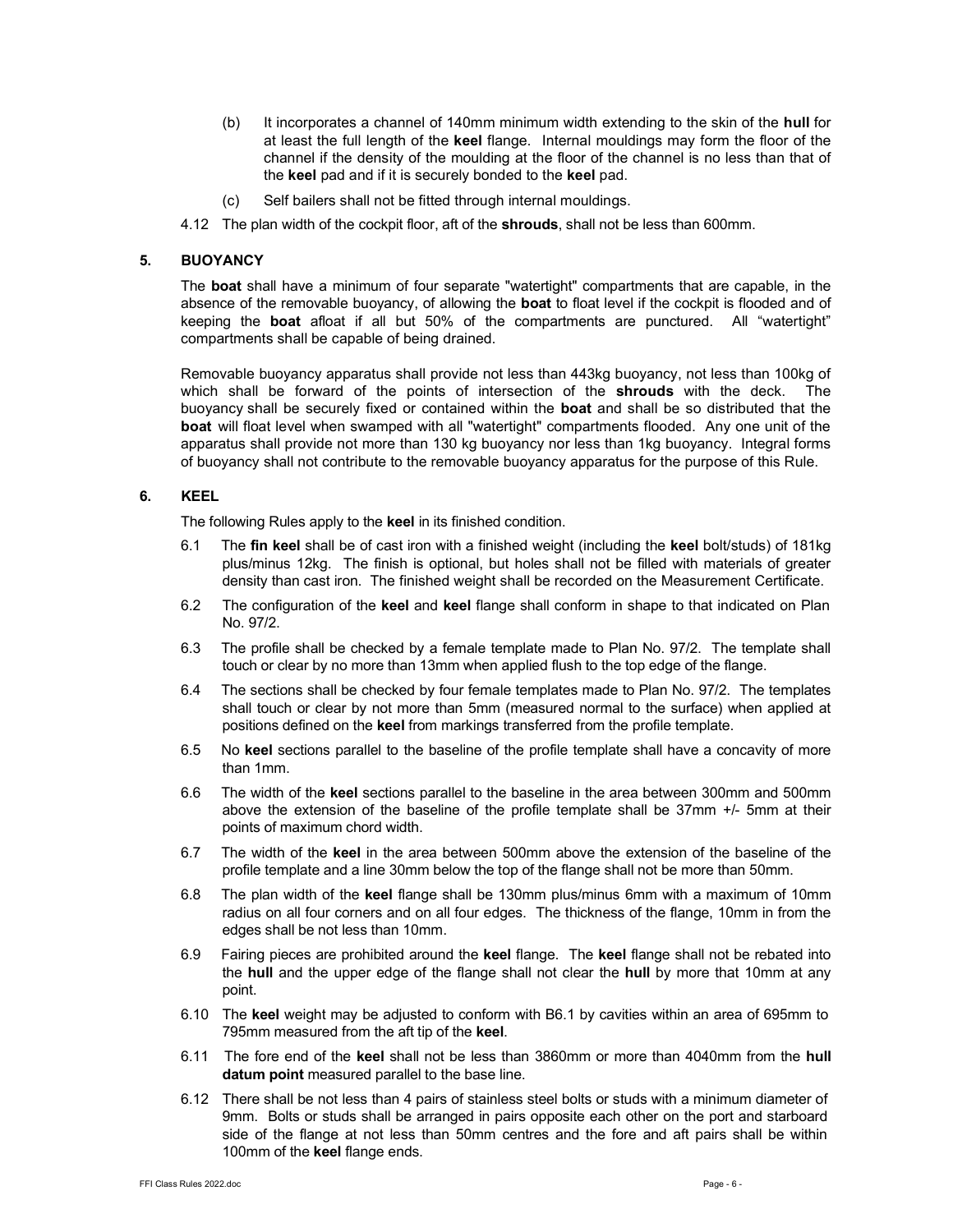# 7. RUDDER

- 7.1 The profile shall be checked by a female template made to Plan No. 97/2. The template shall touch the **rudder** or clear by not more than 13mm at any point when it is applied flush with the leading edge which shall not deviate from a straight line by more than 1.5mm.
- 7.2 The thickness of the rudder shall not exceed 45mm and fairing pieces are prohibited.
- 7.3 The fore-end of the rudder, when the rudder is in the fore and aft position, shall be not less than 710mm or more than 762mm from the hull datum point and the gap between the top edge of the **rudder** and the hull at the centreplane, shall not vary by more than 5mm.
- 7.4 The centreline of the rudder stock shall intersect the aft deck at a point not less than 470mm nor more than 736mm from the aft face of the transom.
- 7.5 The rudder and stock together shall weigh not less than 3.8kg. The stock shall be made of solid stainless steel with a diameter of not less than 18mm or of solid bronze with a diameter of not less than 23mm, or a stainless steel tubular shaft with an outside diameter of not less than 25mm and a wall thickness of not less than 2.5mm.

### 8. WEIGHT

- 8.1 The hull weight in dry condition, including specified removable buoyancy apparatus, hatch covers and all fittings permanently fixed by screws, bolts, glue or resin, but excluding fin keel, keel bolts or studs, rudder, tiller, sheet winches, pump, mast, rigging, sails and equipment, shall be not less than 133kg.
- 8.2 If the hull weight is less than defined, corrector weights, total weight not exceeding 16kg, shall be through fastened and be clearly visible within the cockpit area. Each corrector weight shall be identified with its individual weight, which shall be clearly visible for inspection, and the number and individual weight of each corrector weight shall be recorded on the Measurement Certificate.

Corrector weights may subsequently be removed after a period of not less than one year from the original date of registration subject to the hull being presented for reweighing by an Official Flying Fifteen Class Measurer in the same condition as for B8.1. Corrector weights may then be reduced in weight or removed and the new number of corrector weights and their total weight shall be recorded on the **Certificate** which must be ratified by the National Authority. Reweighing and adjustment or removal of corrector weights may not take place within one year of a previous weighing, except where substantial alterations to the hull are undertaken and the boat is completely remeasured in accordance with Rule A5.

#### 9. MAST

- 9.1 The **mast spar** shall be of wood or aluminium alloy extrusion.
- 9.2 The mast shall have a continuous fixed groove which may or may not be integral with the spar section. The groove shall be included in the sectional dimensions only if both it and the mast spar are of aluminium alloy.
- 9.3 Limit marks, not less than 10mm wide, shall be clearly marked on the mast spar, so that limit marks number 1, 2 and 3 are clearly discernible from outside the **boat** when *racing*, as follows:
	- Number 1 The lower edge of which shall be not more than 6860mm above the upper edge of limit mark No. 4.
	- Number 2 The upper edge of which shall be not more than 6248mm below the lower edge of limit mark No. 1.
	- Number 3 The lower edge of which shall be not more than 4724mm above the upper edge of limit mark No. 4.
	- Number 4 The mast datum point, the upper edge of which shall be at or below the sheerline with the mast spar in a vertical position.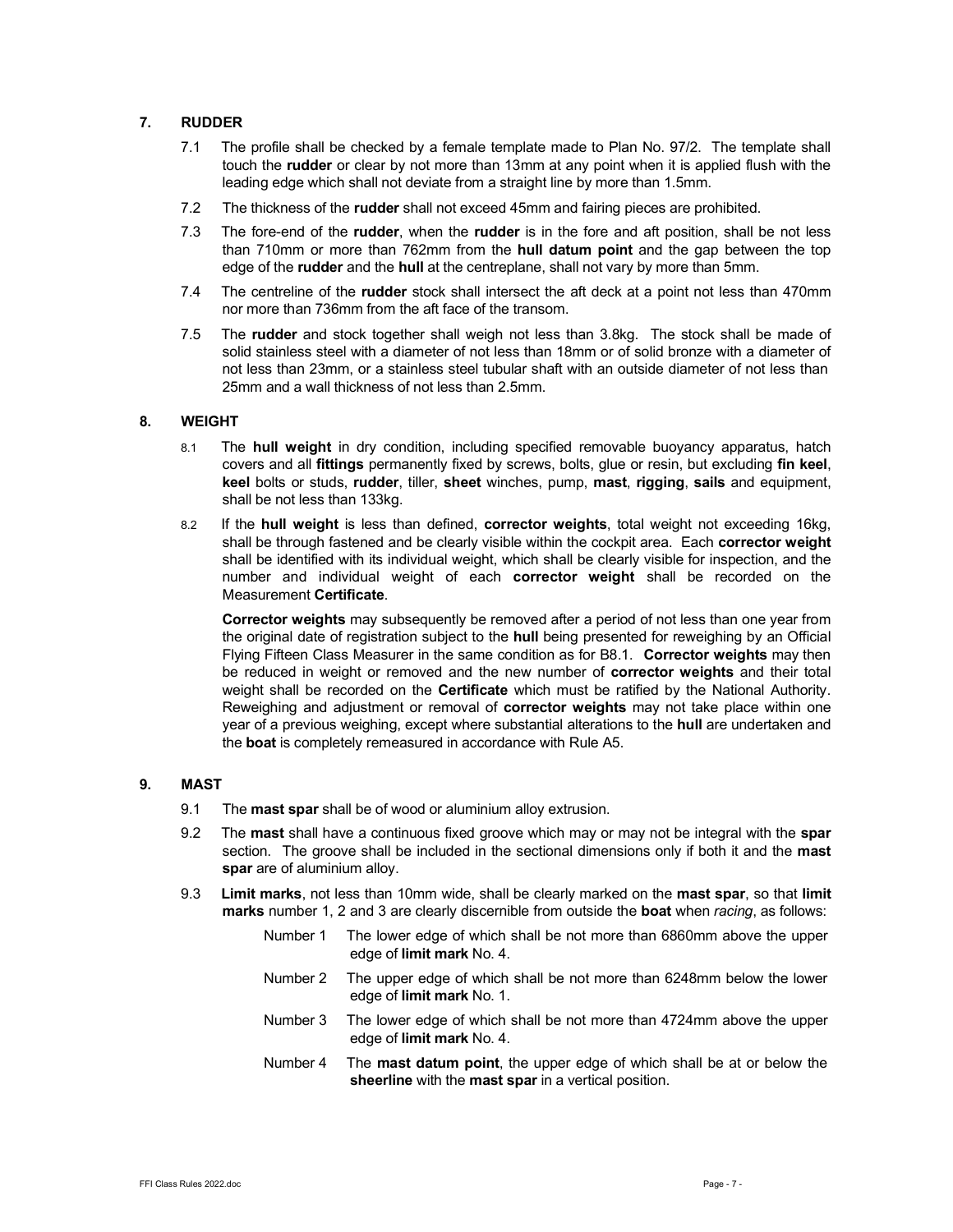- 9.4 Below limit mark No. 3 and 300mm above limit mark No. 2 the mean of both the fore and aft and athwartship section dimensions shall be not less than 60mm nor more than 80mm. The mast spar may be tapered above band No. 3.
- 9.5 The mast weight including normal permanent fittings and rigging, shall be not less than 10.5kg.
- 9.6 The centre of gravity of the **mast** in the same condition as in B 9.5 (above), with the **rigging** secured along the **mast** and with the tails led back if necessary, shall be not less than 1828mm above the upper edge of limit mark No. 2.
- 9.7 The mast spar deflection shall be tested by supporting it horizontally at the lower edge of limit mark No. 1 and at the upper edge of limit mark No. 4. When applying a load of 20kg at 1000mm below the lower edge of limit mark No. 3 the downward deflections at this position when the **mast** fore and aft axis is vertical and when it is horizontal, shall not exceed 145mm.
- 9.8 Rotating and permanently bent masts are prohibited, but a mast spar curvature of up to 50mm is permitted.
- 9.9 A mast jack or equivalent device, if fitted, shall be pinned so that it cannot be adjusted while racing and so that the maximum permitted distances of limit marks numbers 1 and 3 above the sheerline cannot be exceeded.
- 9.10 No part of spinnaker pole fitting(s) attached to the mast shall project more than  $50mm$ from the mast.
- 9.11 The effective pivoting points of the gooseneck fitting shall be not more than 40mm measured from the aft side of the mast. If there is a groove in the mast for the sail, the measurement shall be to the foreside of the groove or prolongation thereof.
- 9.12 The heel of the mast, or the shoulder of the mast where there is a tenon, being the effective bearing surface of the base of the mast with the hog of the boat shall be not less than 450mm below the mast datum point.

# 10. MAST STEPPING

- 10.1 The foreside of the mast spar at deck level shall be not more than 3850mm or less than 3695mm from the aft face of the transom measured horizontally.
- 10.2 There shall be a mastgate to limit aft movement of the foreside of the mast spar at deck level to:
	- (a) a maximum of 1676mm from the point where the headsail luff or its extension meets the deck; and
	- (b) a minimum of 520mm from the point where the **shrouds** (or the extension of the line of the shrouds) meet the deck. Altering the position of attachment of shrouds, forestay or headsail tack is prohibited whilst racing.
- 10.3 There shall be no control of the movement of the **mast** at more than 50mm above the height of the deck, except that exerted by the sails and booms and the rigging specified in Rule B12.
- 10.4 The use of any device to alter the position of the heel point of the mast whilst racing is prohibited.

#### 11. BOOMS

- 11.1 The main **boom spar** shall be of wood or aluminium alloy extrusion.
- 11.2 The main boom spar, including sail track but excluding other fittings, shall be able to pass through a ring of 125mm internal diameter.
- 11.3 When fitted to the mast, the upper edge of the boom spar (or its extension) shall intersect the mast spar at or above the upper edge of limit mark No. 2 when the boom spar is at  $90^\circ$  to the mast spar.
- 11.4 An outer limit mark not less than 10mm wide, shall be marked on the main boom so that it is clearly discernible when racing with its inner edge not more than 3000mm from the aft side of the mast measured along the top of the boom spar. If there is a groove in the mast spar for the sail, the measurement shall be to the foreside of the groove or prolongation thereof.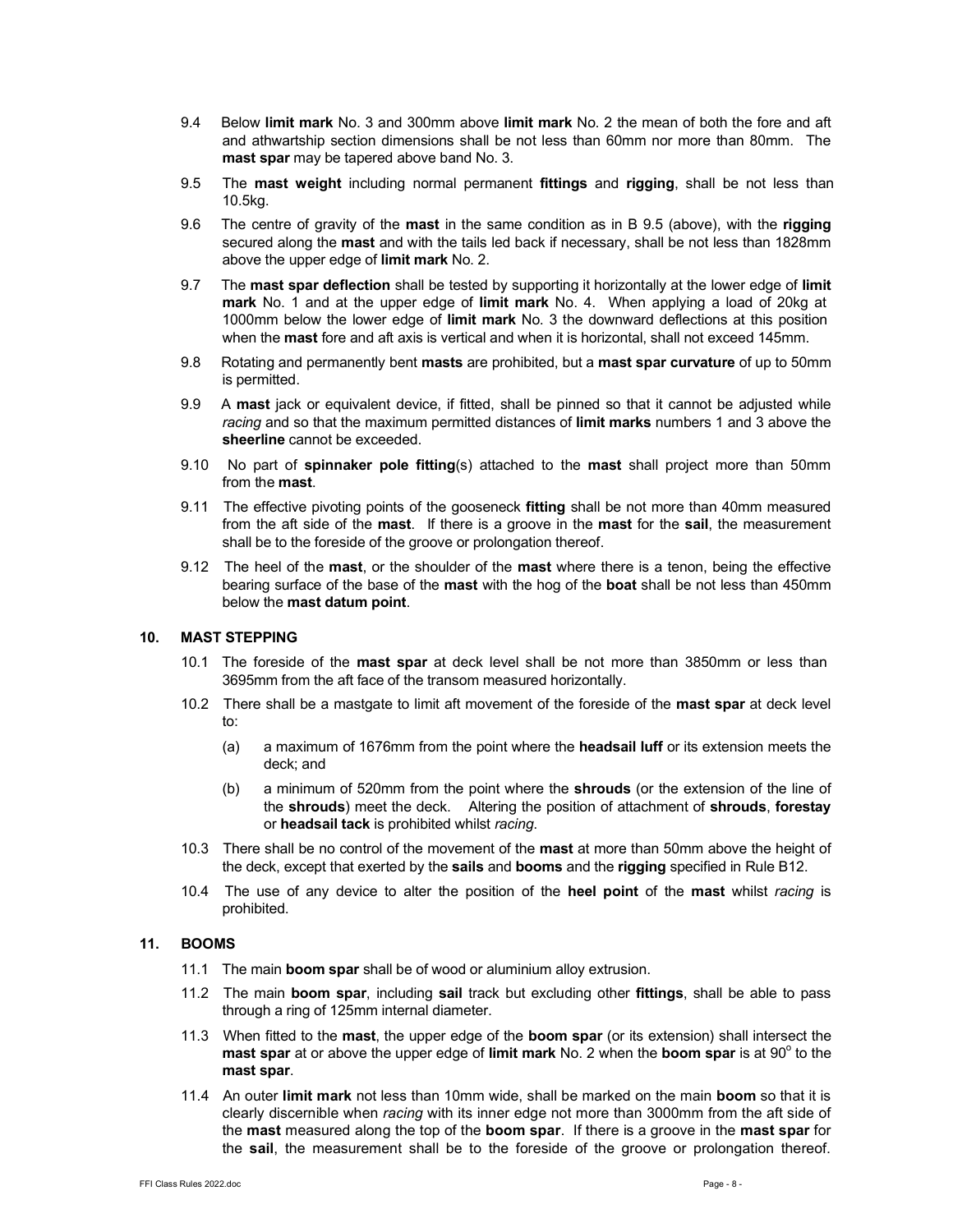- 11.5 Permanently bent main boom spars are prohibited but a boom spar curvature of up to 10mm is permitted.
- 11.6 The spinnaker pole(s) may be of any material. The overall length of the spinnaker pole(s), including fittings and items that are parts of the spinnaker pole(s), shall not exceed 2000mm.

#### 12. MAST RIGGING AND FITTINGS

- 12.1 The mast rigging shall consist of one pair of shrouds and one forestay, which shall be of galvanised steel or stainless multi-strand wire diameter not less than 2.3mm. The effective attachment to the hull shall also be of galvanised or stainless steel or of bronze construction. There shall be one pair of spreaders which shall be of aluminium alloy.
- 12.2 The rigging points of the shrouds shall not be more than 150mm above the lower edge of limit mark No. 3. The distance between the points of intersection of the line of the shrouds with the deck or rubbing strakes shall be not less than 1270mm. The points of intersection with the deck or rubbing strakes shall be not more than 45mm outside the sheerline.
- 12.3 The rigging point of the headsail luff wire or its extension shall be at, or below, the lower edge of limit mark No. 3.
- 12.4 The use of a **forestay** is optional, however if a **forestay** is fitted, it shall be separate from the headsail luff wire. The forestay or its extensions shall have a rigging point between the headsail rigging point and a point 80mm above the lower edge of limit mark No. 3 and shall meet the deck not more than 280mm nor less than 5mm forward of the headsail luff wire.
- 12.5 Adjustment of the spreaders or the length of the shrouds is prohibited whilst racing.
- 12.6 The extension of the line of the top of the spinnaker halyard when held taut at right angles to the mast shall meet the foreside of the mast not more than 102mm above the lower edge of limit mark No. 3. If led through an eye or a block no part of such eye or block shall extend more than 76mm from the foreside of the **mast**.
- 12.7 The type and material of all other **mast rigging** and **fittings** is optional.
- 12.8 Kicking straps are permitted, but these must be fixed to the centreline of the hog or to the mast.
- 12.9 An outrigger is any fitting or device so placed that it could exert outward pressure on a sheet or sail at a point from which, with the boat upright, a vertical line would fall outside the hull or deck, except through a rubbing strake, where it shall be located within the area between the sheerline and a line 15mm inside the outer edge of the rubbing strake.

# 13. SAILS

# 13.1 Measurement

- 13.1.1 Measurement shall be carried out in accordance with the Equipment Rules of Sailing (ERS).
- 13.1.2 The Rules in B.13 are closed class rules. Where a term is used in its defined sense, it is printed in "bold" type if defined in the ERS, and in "*italic*" type if defined in the Racing Rules of Sailing (RRS).
- 13.1.3 Sails shall comply with the current Class Rules (see Rule A5).

#### 13.2 Certification

13.2.1 See Part A.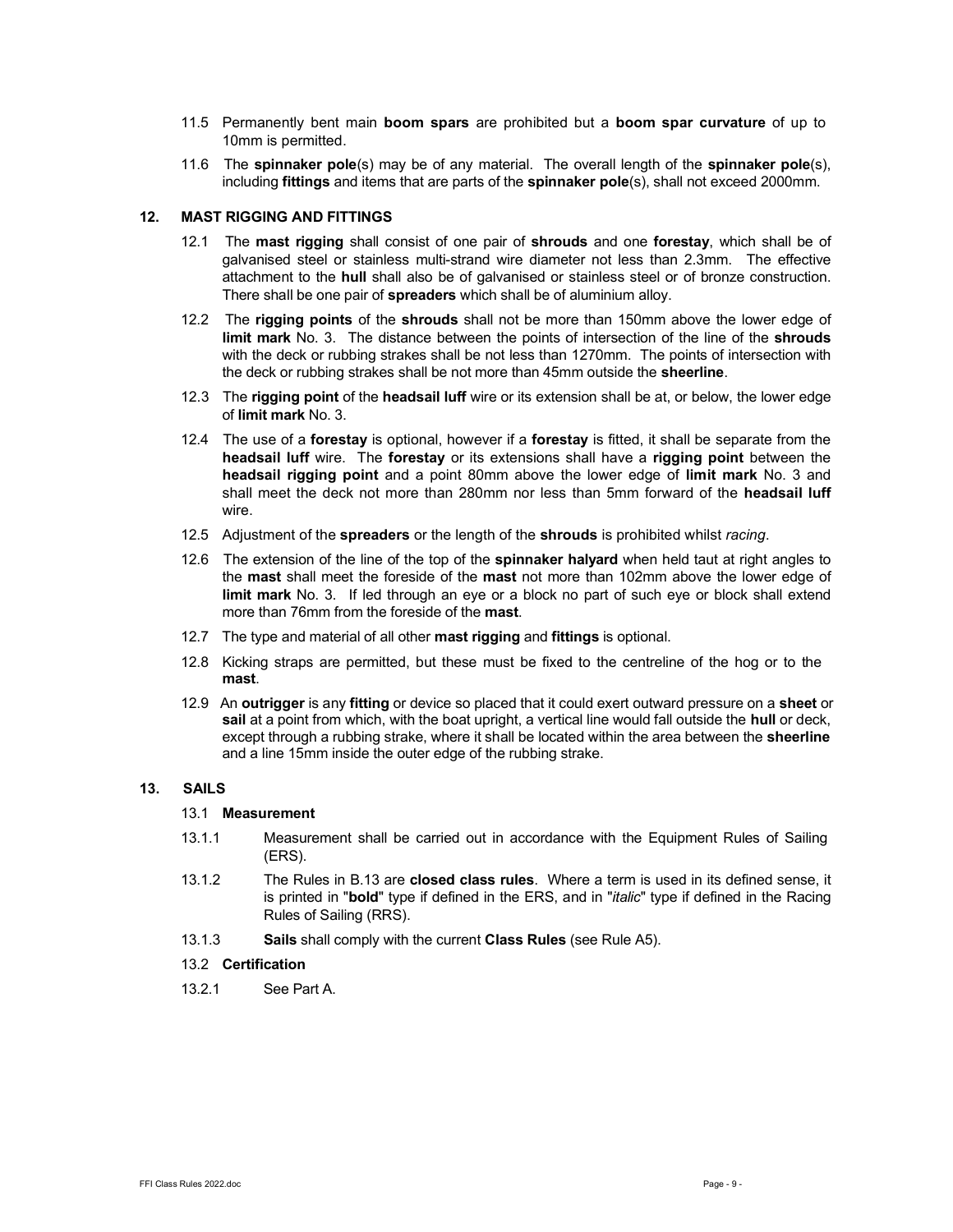#### 13.3 Sail Identification

- 13.3.1 The sail identification shall comply with the RRS, except that national letters may be placed in front of the numbers at the same level.
- 13.3.2 The class insignia shall conform with the dimensions and requirements as detailed in Plan number 7. A gold/yellow coloured insignia may be used by current and former World Champion helms of the Flying Fifteen Class.
- 13.3.3 Sail numbers shall be issued by the Certification Authority.

#### 13.4 Sailmaker

- 13.4.1 Sailmaker is optional.
- 13.5 Mainsail

# 13.5.1 Construction

- (a) The construction shall be: Soft sail, single ply sail.
- (b) The body of the sail shall consist of woven ply. The ply fibres shall be of polyester.
- $(c)$  The sail shall have 4 batten pockets in the leech and shall be closed at the luff end.
- (d) The leech, between the aft head point and the intersection of the leech and the upper edge of the upper batten pocket, shall be straight or hollow.
- (e) The following are permitted: Stitching, glues, tapes, bolt ropes, corner eyes, headboard with fixings, Cunningham eye or pulley, batten pocket elastic, battens, mast and boom spar groove slides, leech line with cleat, three windows, tell tales, sail identification, sail shape indicator stripes, sailmaker labels.

| <b>Dimensions</b>                                            | Minimum           | Maximum           |
|--------------------------------------------------------------|-------------------|-------------------|
| Leech length                                                 |                   | 6530mm            |
| <b>Half width</b>                                            |                   | 2015mm            |
| <b>Three-quarter width</b>                                   |                   | 1150mm            |
| <b>Top width</b>                                             |                   | 130mm             |
| <b>Primary reinforcement</b>                                 |                   | 340mm             |
| <b>Secondary reinforcement:</b>                              |                   |                   |
| from sail corner measurement points                          |                   | 1020mm            |
| for flutter patches                                          |                   | 140 <sub>mm</sub> |
| for chafing patches                                          |                   | 1020mm            |
| for batten pocket patches                                    |                   | 175mm             |
| <b>Tabling width</b>                                         |                   | 40 <sub>mm</sub>  |
| Seam width                                                   |                   | 20 <sub>mm</sub>  |
| Total window area                                            |                   | 0.6 <sup>m2</sup> |
| Window to sail edge                                          | 150 <sub>mm</sub> |                   |
| Inner end of foot bolt rope from Clew Point                  | 2500mm            |                   |
| Headboard width measured at right angles to the luff         |                   | 102mm             |
| <b>Batten pocket length:</b>                                 |                   |                   |
| upper pocket:                                                |                   |                   |
| inside                                                       |                   | 782mm             |
| other pockets                                                |                   |                   |
| inside                                                       |                   | 1035mm            |
| <b>Batten pocket width:</b>                                  |                   |                   |
| inside                                                       |                   | 60 <sub>mm</sub>  |
| <b>Head point to intersection of leech and centreline of</b> |                   |                   |
| uppermost batten pocket                                      | 1250mm            |                   |
| Clew point to intersection of leech and centreline of        |                   |                   |
| lowermost batten pocket                                      | 1250mm            |                   |
| Batten pocket distances, measured between the                |                   |                   |
| intersections of the pocket centrelines and the leech        | 1200mm            |                   |

# 13.5.2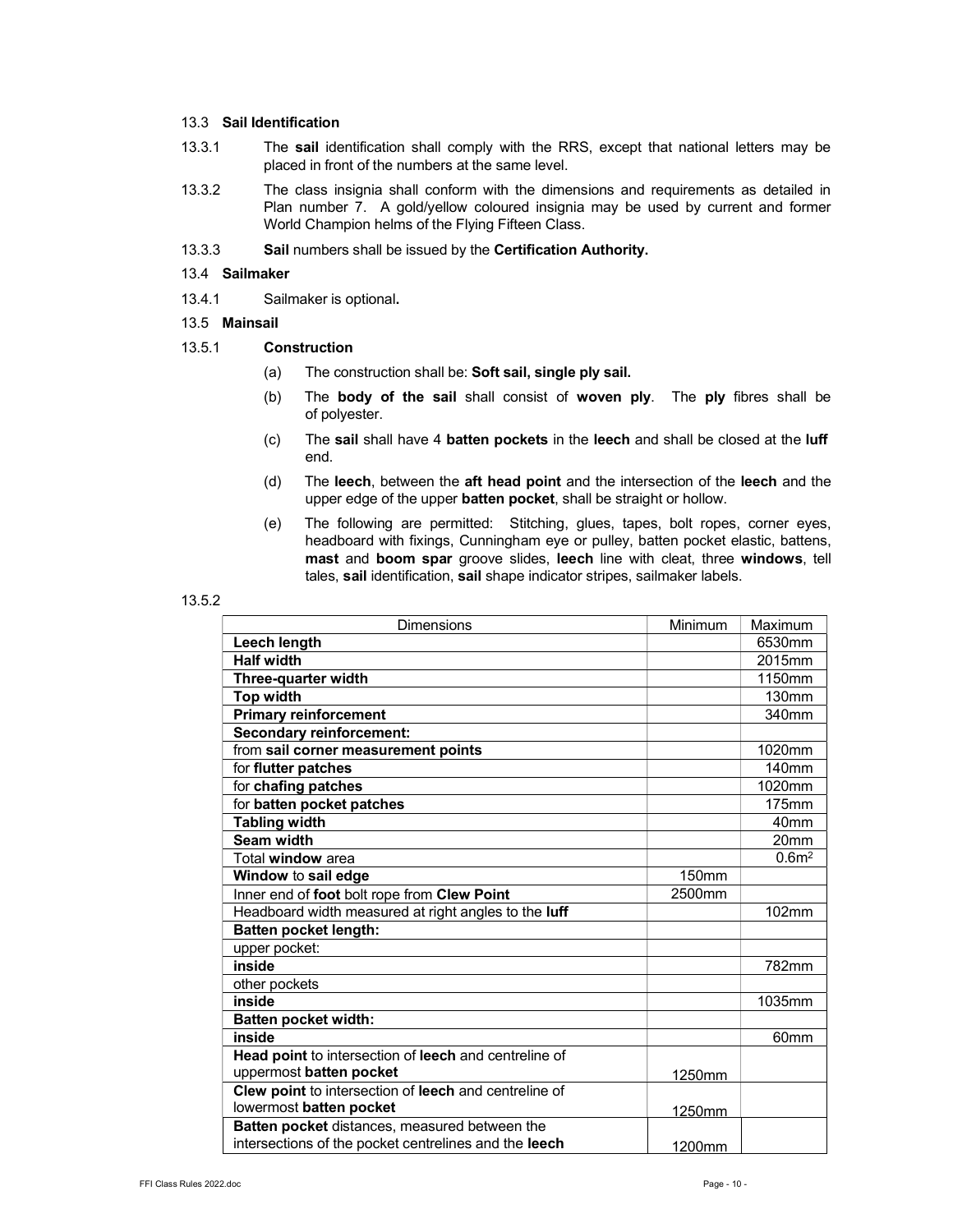# 13.6 Headsail

- 13.6.1 Construction
	- (a) The construction shall be: Soft sail, single ply sail
	- (b) The body of the sail shall consist of woven ply. The ply fibres shall be of polyester.
	- (c) The leech shall be straight or hollow between the aft head point and the clew point.
	- (d) The following are permitted: Stitching, glues, tapes, corner eyes, Cunningham eye, luff hanks, luff wire, leech line with cleat, windows, tell tales, sail shape indicator stripes, sailmaker labels

#### 13.6.2

| <b>Dimensions</b>                   | Minimum           | Maximum           |
|-------------------------------------|-------------------|-------------------|
| Luff length                         | 4390mm            | 4420mm            |
| Leech length                        |                   | 4090mm            |
| <b>Foot length</b>                  |                   | 2180mm            |
| Foot median                         |                   | 4265mm            |
| <b>Foot irregularity</b>            |                   | 35mm              |
| <b>Top width</b>                    |                   | 40 <sub>mm</sub>  |
| <b>Primary reinforcement</b>        |                   | 275mm             |
| <b>Secondary reinforcement:</b>     |                   |                   |
| from sail corner measurement points |                   | 825mm             |
| for <b>flutter</b> patches          |                   | $100$ mm          |
| for chafing patches                 |                   | 825mm             |
| <b>Tabling width</b>                |                   | 40 <sub>mm</sub>  |
| Seam width                          |                   | 20 <sub>mm</sub>  |
| Total <b>Window</b> area            |                   | 0.3 <sup>m2</sup> |
| Window to sail edge                 | 150 <sub>mm</sub> |                   |

#### 13.7 Spinnaker

- 13.7.1 Construction
	- (a) The construction shall be: Soft sail, single ply sail.
	- (b) The body of the sail, primary reinforcement, and secondary reinforcement shall consist of woven ply. The ply fibres shall be of polyester or polyamide.
	- (c) The sail shall be symmetrical.
	- (d) The following are permitted: Stitching, glues, tapes, corner eyes, recovery line eyes, tell tales, sailmaker labels, sail identification.
- 13.7.2 The leech lengths and half leech points are determined, then the sail shall be measured folded along its centreline with the leeches together. The head point is defined as the highest point of the sail at the head.

| Dimensions                                                 | Minimum | Maximum           |
|------------------------------------------------------------|---------|-------------------|
| Leech lengths measured around the leeches                  |         | 4725mm            |
| Distances from clew points to mid foot point               |         |                   |
| measured around the foot                                   |         | 1830mm            |
| Distances between points on the <b>leeches</b> 2350mm from |         |                   |
| the head point (measured around the leeches) and a point   |         |                   |
| on the centreline 2350mm from the head point               | 1460mm  | 1760mm            |
| <b>Foot median</b>                                         |         | 5300mm            |
| Difference between leeches                                 |         | 50 <sub>mm</sub>  |
| <b>Primary reinforcement</b>                               |         | 295mm             |
| <b>Secondary reinforcement:</b>                            |         |                   |
| from sail corner measurement points                        |         | 885mm             |
| for spinnaker recovery patches                             |         | 350 <sub>mm</sub> |
| <b>Tabling width</b>                                       |         | 40 <sub>mm</sub>  |
| Seam width                                                 |         | 20 <sub>mm</sub>  |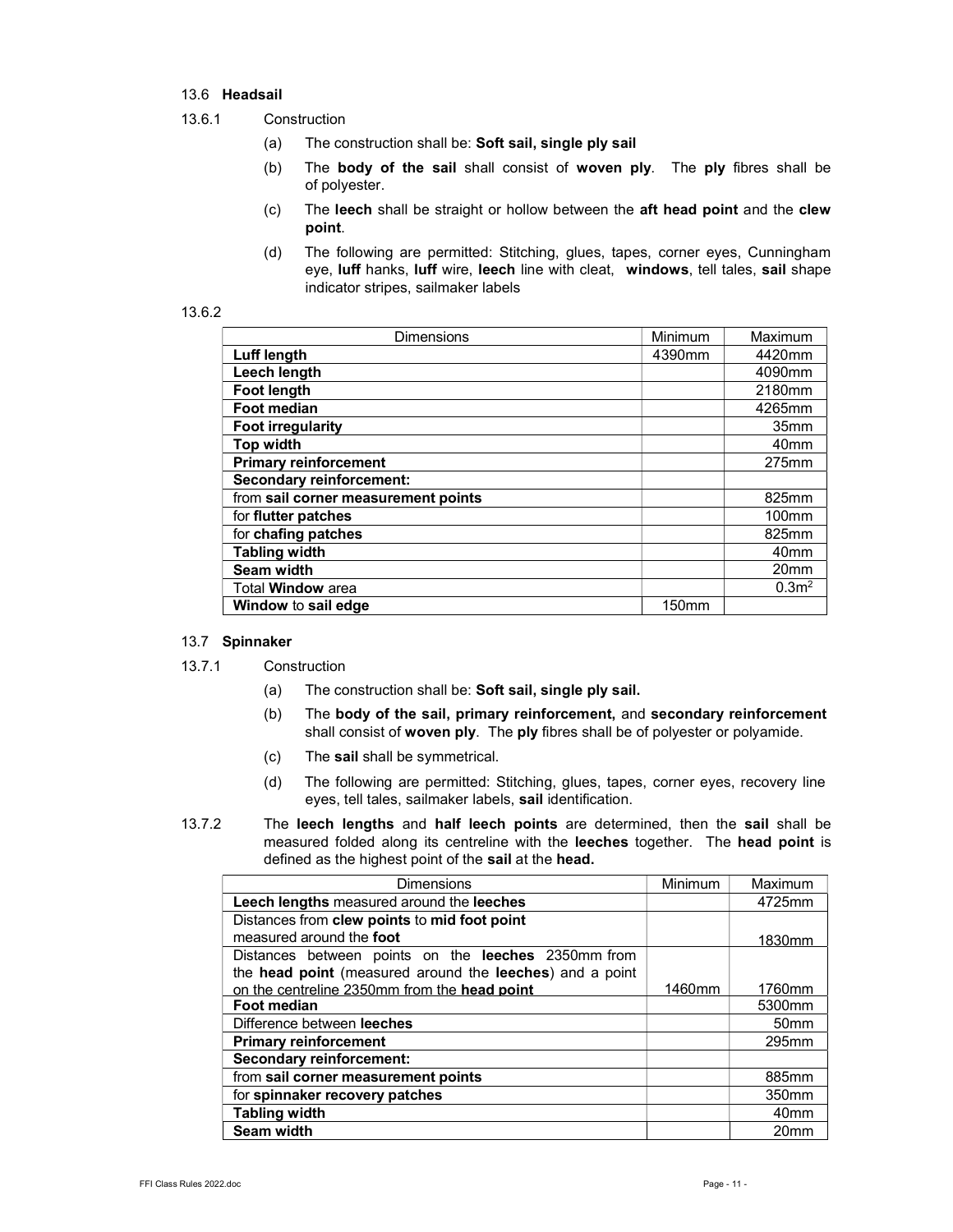#### 13.8 Additional Rules

#### 13.8.1 Sail setting when racing:

- (a) Mainsail
	- (i) The highest visible point of the sail, projected at  $90^\circ$  to the mast spar, shall not be set above the lower edge of the mast spar limit mark No. 1.
	- (ii) The intersection of the leech and the top of the boom spar, each extended as necessary, shall not be aft of the fore side of the boom spar outer limit mark when the sail is set.

#### (b) Headsail

The tack point, measured along the line of the luff, shall not be less than 100 mm above the deck when the sail is set. The depth of any step or concavity in the deck, excluding the spinnaker chute, between the breakwater and the stem head shall be added to this measurement.

# 13.8.2 Sail Limitations

- (a) Registration
	- (i) Not more than two mainsails, two headsails and two spinnakers shall be registered in the first twelve months. Thereafter not more than four sails shall be registered in each twelve month period commencing on the anniversary of the date on which the original measurement of the **boat** was completed, except that in the event of the change of ownership of the boat, one additional mainsail, one additional headsail and one additional spinnaker may be registered by the new owner in the corresponding twelve month period.
	- (ii) Any boat competing in a World Championship or qualifying event referred to in Paragraph 4 of the Championship Regulations may have one additional mainsail, one additional headsail and one additional spinnaker registered in the corresponding twelve month period.
	- (iii) A sail may be replaced in the event of genuine loss or damage beyond reasonable repair, provided that the sail has been registered within the previous four calendar years, and that the replacement sail is approved by an Approved Class Measurer of the Certification Authority of that boat.
- (b) When Racing

Not more than one mainsail, one headsail and one spinnaker shall be carried on board when racing.

(c) During Championships

At International, National, State and Area Championships, not more than two mainsails, two headsails or two spinnakers shall be used. When it is satisfied that a sail has been lost or damaged to such an extent that it cannot be used, the Race Committee may authorise the use of a replacement sail.

# 14. PROHIBITIONS

14.1 Competitors shall use no device designed to position their bodies outboard other than stiffeners worn under the thighs, hiking straps and hobbles. Hiking straps and hobbles shall not extend outboard of the sheerline.

Any system attached to the crew shall have a quick release device capable of being operated whilst the system is under load.

[This rule changes RRS 49.1]

- 14.2 Self draining cockpits are prohibited, except as provided within these Rules.
- 14.3 Double luff, venturi and zipped sails, and loose footed mainsails are prohibited.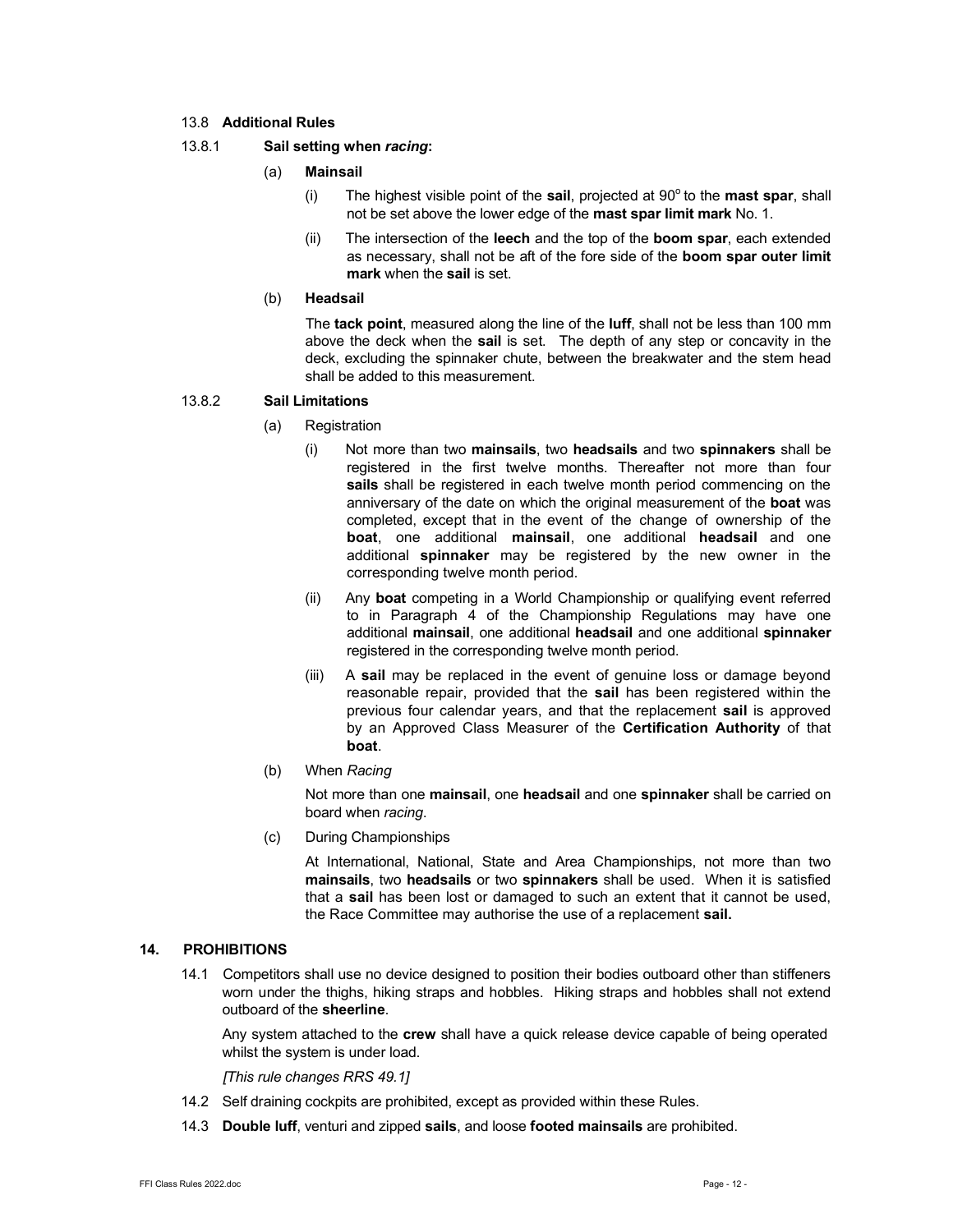14.4 Any device or devices which indicate, transmit, receive, or collate data related to wind speed, boat speed, or boat location are prohibited.

Devices which indicate time, wind direction, or **boat** direction are permitted, provided they cannot receive or transmit data.

Recording cameras and tracking devices are permitted, provided that data from such devices cannot be accessed on board when racing.

- 14.5 Except for an emergency a **boat** shall neither make nor receive radio communications whilst racing. This restriction also applies to mobile telephones. A Notice of Race and/or Sailing Instructions may change this Class Rule B14.5.
- 14.6 More than 4 self-bailers are prohibited (no one of which shall have an effective drainage area of more than 650 $\text{mm}^2$ ).
- 14.7 Except as permitted in Rule B14.4, electric, hydraulic and pneumatically powered devices are prohibited.

#### 15. EQUIPMENT

The following equipment shall be on board when racing:

- 15.1 Two hand bailers each of at least one litre capacity or one hand bailer of at least one litre capacity and one pump.
- 15.2 One paddle of minimum overall length 1000mm and minimum weight of 0.4kg.
- 15.3 One anchor, minimum weight 2kg, with not less than 18 metres of line of 6mm minimum diameter. The anchor can be made up to weight by the addition of chain provided that the weight of chain does not exceed 0.6kg. A Notice of Race and/or Sailing Instructions may change this Class Rule B15.3, when written permission of the NCA is given.
- 15.4 One personal flotation device for every person on board.
- 15.5 A towing fairlead of stainless steel construction, with a minimum internal diameter of 25mm and minimum gauge of 4mm, shall be fitted within 700mm of the stem head.

#### 16. CREW

- 16.1 There shall be two persons on board when racing.
- 16.2 A competitor's clothing and equipment shall not weigh more than 10kg, excluding clothing (including footwear) worn only below the knee.

### 17. ADVERTISING

Advertising shall comply with World Sailing Regulation 20.

Advertising chosen by the crew is permitted as restricted by World Sailing Regulation 20 Advertising Code, and by the following restrictions:

- (a) Advertising shall be limited to not more than two advertisers.
- (b) Advertising on hulls may be displayed over not more than 50% of the hull length.
- (c) Advertising on spinnakers may be displayed without any additional restrictions.
- (d) Advertising of one advertiser may be displayed on either the mainsail or the headsail and it may be on both sides of the sail. It shall have a width no greater than two-thirds of the length of the **foot** of the **sail**, and a height no greater than two-ninths of the length of the **foot** of the sail. On the mainsail, it shall be placed below the national letters and **sail** numbers.
- (e) Advertising of one advertiser may be placed on the mast and the boom, within one-third of the length of the mast, and two-thirds of the length of the boom.